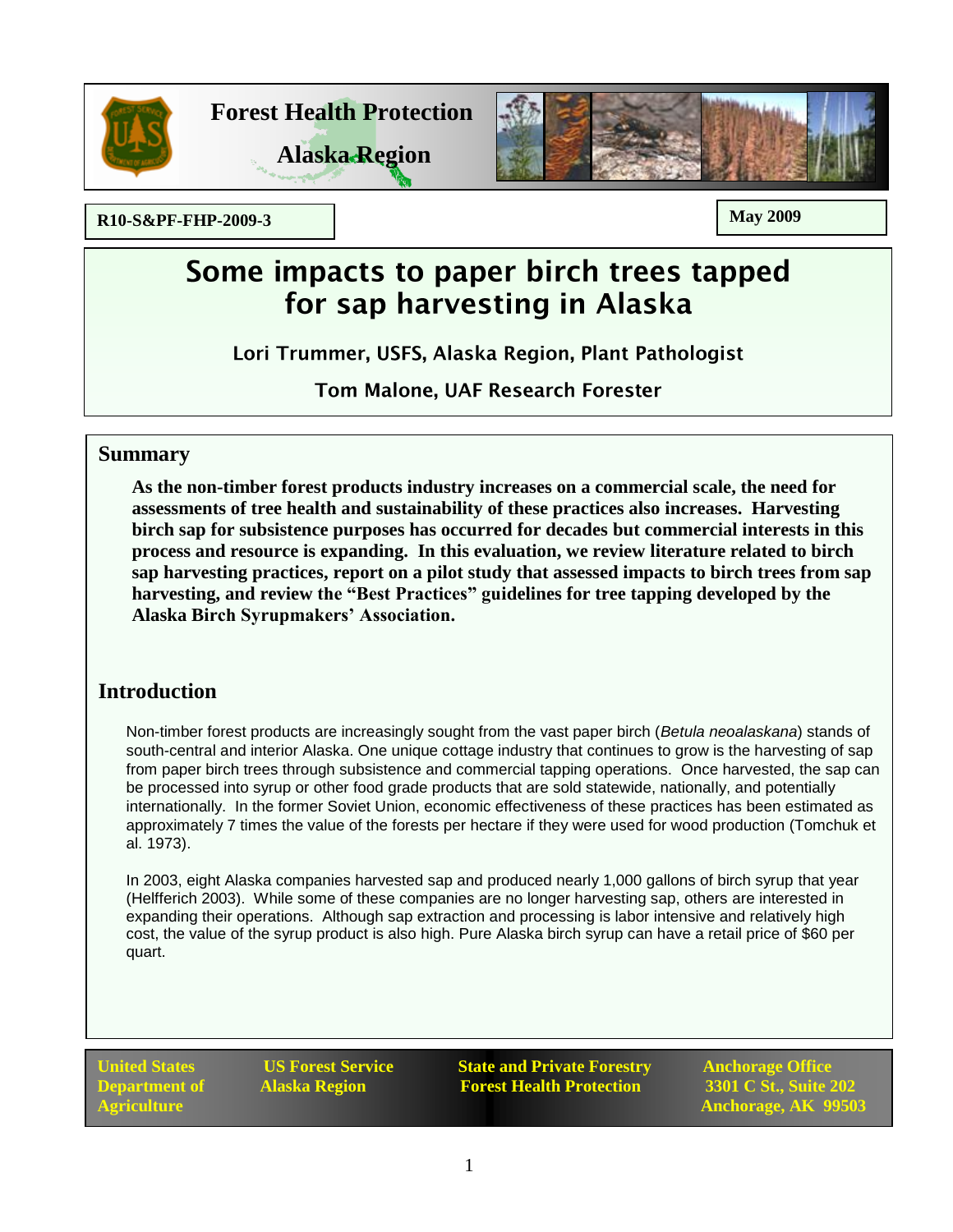As harvesting operations continue to expand to meet market demand, harvesters, land managers and land owners are seeking more scientific information on the sustainability of current sap harvesting practices. Sustainability assessments will help land owners make informed decisions for management of the birch tapping practices. This information is also needed as syrupmakers seek organic certification, which requires that the harvesting practices are sustainable. To date, however, no comprehensive study investigating the sustainability of sap harvesting techniques in Alaska has been conducted.

In 1993, the Alaska Birch Syrupmakers Association (ABSA) was formed. In the mid-1990's the Association developed "Best Practices" that include guidelines and recommendations for tree tapping, sap collection, sap storage, and syrup production. While the "Best Practices" have been in place for years, the impact to or sustainability of birch trees tapped for harvest with these guidelines has not been evaluated.

Determining the impact of tapping practices on birch trees necessitates both scientific data and literature review. Therefore this Biological Evaluation will 1) review selected literature relating to tree tapping and wounding, 2) report on a pilot study that evaluated stain and internal decay associated with tap holes and 3) review the ABSA "Best Practices" guidelines and recommendations for tree tapping using the literature review and pilot study. A review of the "Best Practices" for sap collection, sap storage, and syrup production is outside the scope of this Evaluation.

## **Literature Review**

Birch sap gathering has occurred for centuries. By 1895, the practice was considered to have a long history in Russia and other European countries (Nesterov 1895 In: Tomchuk et al. 1973). However, literature specifically addressing appropriate tapping practices to maintain birch health is difficult to find, particularly in English. To date, only a few translated papers from the former Soviet Union relating to birch sap harvest practices and tree health have been located.

Proper birch tree selection for tapping is essential to maintaining tree health, achieving high sap productivity, and high sugar content. Research suggests the most productive birch trees for tapping are a minimum of 8 inches diameter at breast height (dbh) (Telishevskyj 1970). Only healthy trees, those that lack dead tops, fire damage, or evidence of fungi, are considered suitable for tapping (Telishevskyj 1970). Tapping already stressed trees is highly discouraged because these trees are unable to effectively compartmentalize or wall off taphole wounds (Houston et al. 1990).

The diameter of a birch tree affects the suggested number of tap holes per tree. Tapping practices reported from the former Soviet Union utilize one tap for birch trees 8-10" dbh, two taps for trees 10-12", and three taps for trees over 12" for harvesters using a tap and tubing system (Telishevskyj 1970). Low tap location, shallow tap depth, and tap angle was also suggested from experience in the former Soviet Union (Telishevskyj 1970, Tomchuk et al. 1973). Taps were suggested to be bored low on the tree, approximately 12-32" from the ground surface, to a shallow depth of 0.8-1.2" (excluding bark thickness), and slightly angled toward the ground.

There is no published information available on the long term impacts of the tapping practices on the health of birch trees. This section presents an overview of wounding effects on tree health. Birch has a much lower tolerance to wounding and compartmentalization of wounded tissues than maple (Shigo and Larson 1969). Tapped birch, therefore, will more readily develop stain and decay than tapped sugar maples. This suggests that to maintain birch tree health, the number of taps per tree and the number of years a tree can be tapped should be more conservative than those used for sugar maple. Recommendations are one tap per year per sugar maple tree (*Acer saccharum*) up to 14 inches diameter, two taps in trees 15 to 19 inches, and three taps in trees 20 inches or more (Walters and Shigo 1978). Additionally, sugar maple trees are routinely tapped for several decades due to the tree's tolerance for wounding and excellent ability to compartmentalize (Houston et al. 1990).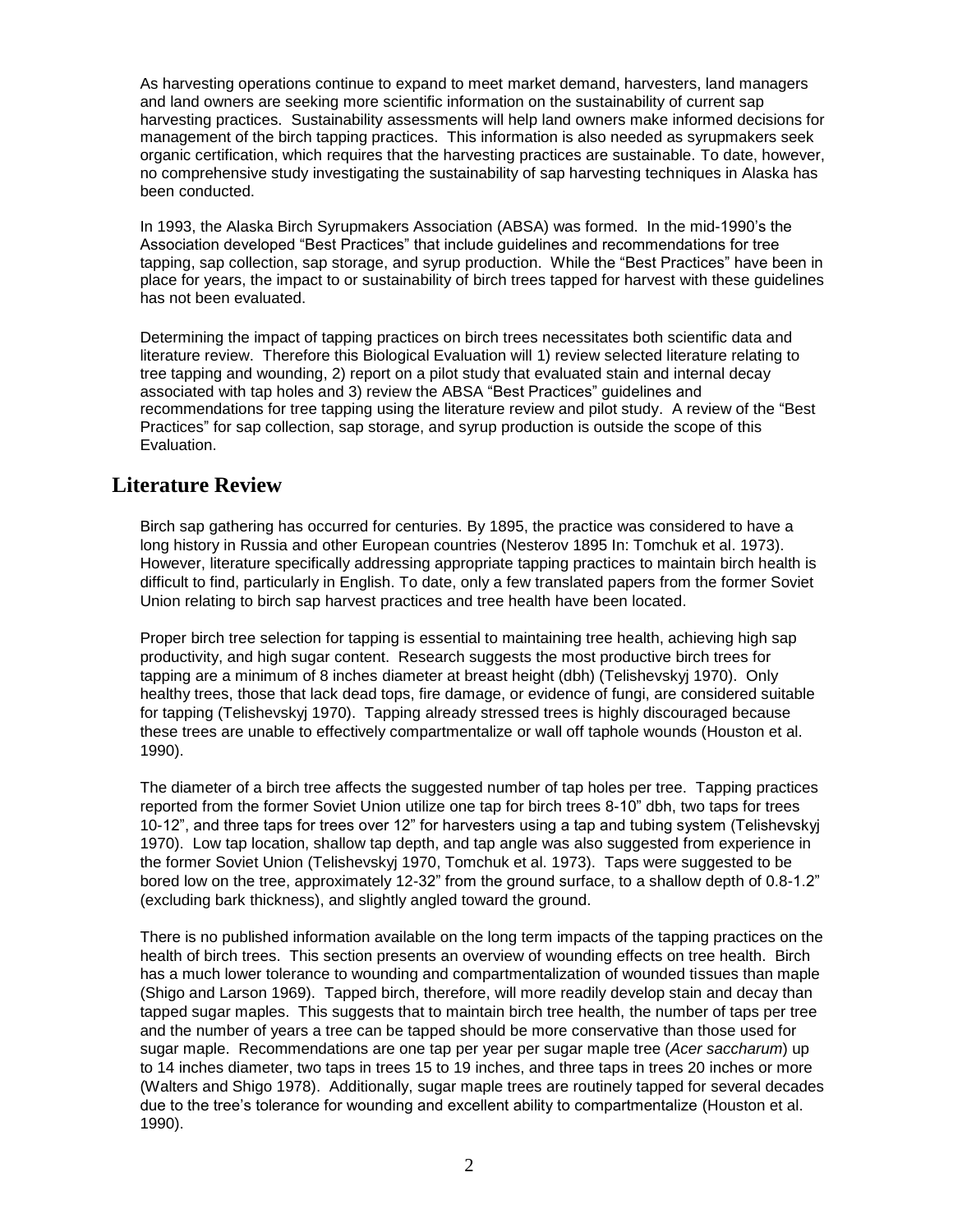The installation of sap collection taps is a practice that wounds birch trees. Once wounded, birch naturally develops a red-brown discoloration, called red-heart, associated with the injured area (Campbell and Davidson 1941, Siegle1967). The precise cause of red heart stain has not been determined, however, wood inhabiting fungi are associated with the process of stain formation (Campbell and Davidson 1941, Siegle 1967). Fungi associated with red heart appear to be the primary producers of phenol oxidases which catalyze the discoloration process (Siegle 1967). Stain advances in the tree, primarily vertically and somewhat horizontally, as long as the wound remains open (Shigo and Larson 1969). Research on the discoloration resulting from increment borings in paper birch (*Betula papyrifera*) found that wood above and below every borer hole was stained for 2.5 to 4.5 ft within two years (Lorenz 1944). While the discolored wood does not cause harm to the tree, a succession of microorganisms typically invades (Shigo and Marx 1977). Maple syrup producers avoid tapping into stained wood because of the reduction of sap flow in these areas and the potential reduction of sap quality due to the high likelihood of microorganisms in the stained wood (Ministry of Agriculture, Food and Rural Affairs 2008).

Tapping practices create an open wound that potentially allows introduction of decay-causing organisms. If wounds are not closed quickly, insects and fungi that cause decay are able to pass through the outer defenses of the tree. Over time, decay development can impair tree function, weaken tree stability, and may contribute to premature tree death. The degree to which wounding affects tree health and the introduction of decay organisms depends on many factors including number of wounds, size, depth, location of wound, time of year, and health of the tree prior to wounding (Nevill 1997).

Birch trees defend against decay and discoloration by compartmentalizing the wound (Walters and Shigo 1978). Compartmentalization is a process that isolates the wounded part of a tree through the development of physical and chemical boundaries that resist the spread of disease into surrounding wood (Shigo and Marx 1977). The weakest "boundaries" are above and below the wound, and on both sides. The strongest boundary typically confines the invasion of microorganisms to the wood present at the time of wounding. Even when the strongest boundaries of compartmentalization are effective, zones of defect may occur above and below wounds (Houston et al. 1990). If compartmentalization is successful, new tree rings that form are protected from invasion unless new wounds are inflicted. When new wounds are inflicted at a later time, however, multiple columns of defect can develop (Shigo and Marx 1977).

Plugging increment borer wounds in birch with sterile dowls has not been shown to be effective in reducing the development of stain or canker fungi. Lorenz (1944) found that every borer hole in birch had stain regardless of plugging treatment. Approximately half of the plugged holes had *Nectria galligena* cankers surrounding them. The quick healing of wounds was correlated with general vigor of the trees and not whether trees were plugged.

# **Pilot Study**

A pilot study was undertaken in summer 2007 near Fairbanks to 1) fell and dissect a sample of birch tapped trees at each of two sites, and 2) assess the signs and symptoms of internal and external pathogen introduction associated with the tapping. Two sites were located: Cache Creek near Murphy Dome, northwest of Fairbanks and Eva Creek in Ester, southwest of Fairbanks. Both sites were tapped for sap collection by the same permitted harvester. Records indicate that Eva Creek was tapped only once, in 1990, while Cache Creek site was tapped two or three times between 2001 and 2007.

Sap collection procedures at both sites involved the installation of a tap and plastic tubing system. (Figures 1 and 2). In each selected birch, one or more taps were installed. Tubing was connected to the tap and the sap ran downhill through the tubes to a central collection point.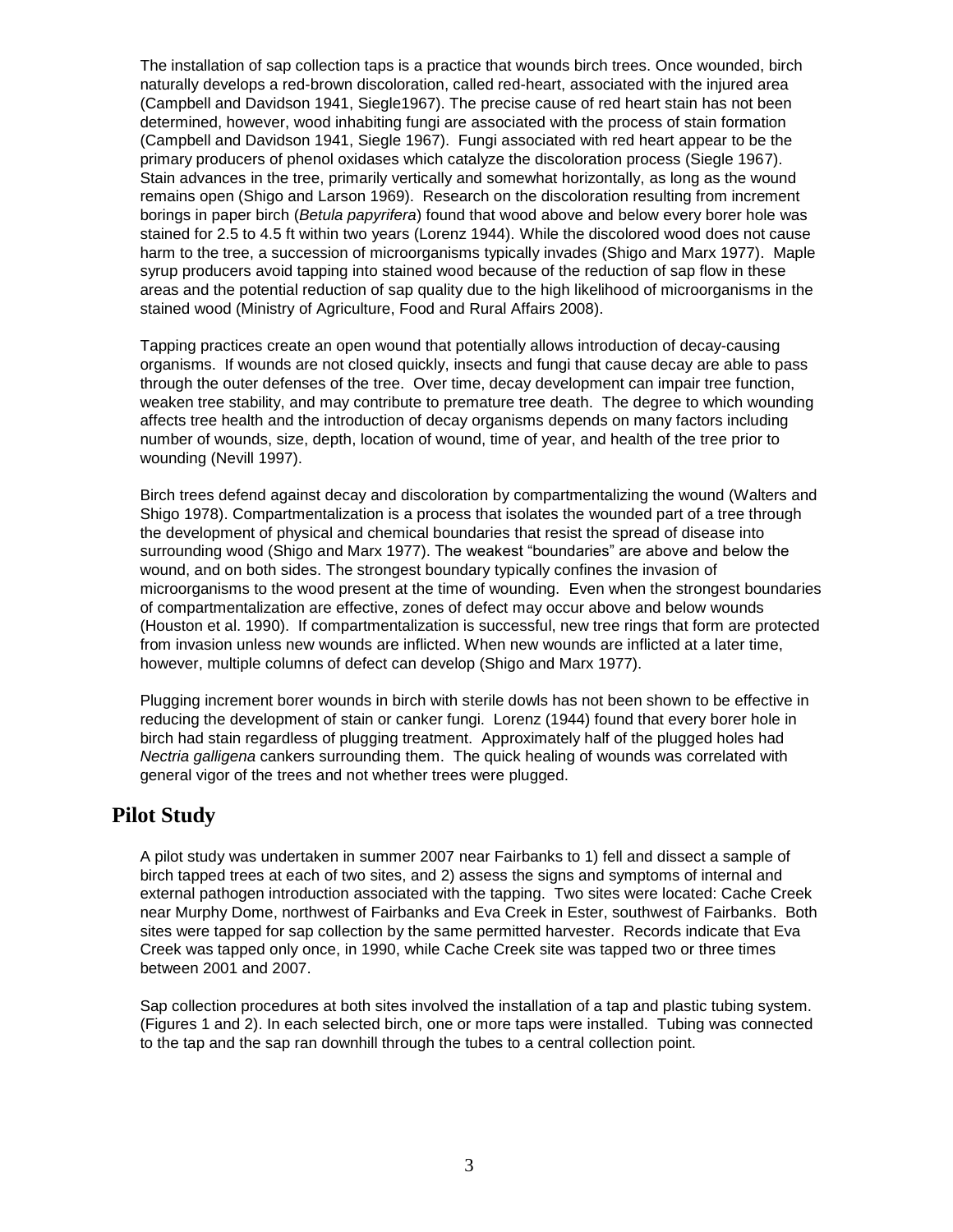

*Figures 1 and 2*: Spout and tubing within a birch grove.

At the Eva Creek site, the harvester estimated that 2,000-3,000 trees were tapped in 1990. Each tree held one or two taps. The site was not used after 1990. The harvester had subsequently irrigated and corked some tapped trees. The Eva Creek tapped trees provided a unique look at the long term impacts of corking as well as a 17 year post-harvest assessment of tapping practices. In contrast, tapping at the Cache Creek site occurred more recently with a higher number of taps per tree, up to 14. The harvester estimated 1,600 tapped trees at Cache Creek with approximately 4,000 taps installed in 2001. Examination of the Cache Creek trees provided a unique look at trees with a high number of recently installed tap holes. None of the trees at Cache Creek had been corked.

#### *Methods*

The study involved felling trees at Cache Creek in late May and at Eva Creek in August 2007. At each site, different criteria were used to select trees for felling due to differences in tapping frequency and the presence of corks at one site. Tree selection was also based on a judgment of whether the tree could be safely felled. At Cache Creek, 9 trees were randomly selected for sampling with three trees felled from each category: untapped, less than 6 taps/tree, greater than 11 taps/tree. Trees with corks could not be located at Cache Creek. At Eva Creek, 12 trees were randomly sampled. With only 1 or 2 taps/tree, three trees were selected in each category: untapped, tap hole closed naturally, tap hole corked, tap hole corked but cork now missing. Records were not clear on which post-harvest year that tap holes were corked. Untapped or control trees were selected from within or immediately adjacent to harvest permit boundaries.

Prior to felling, measurements of dbh, height to lowest tap, and height of highest tap were taken. Post-felling measurements of total tree length and length of live crown was taken. Trees were assessed for general crown and stem health, and external signs of pathogens such as presence of conks, mushrooms, or cankers. Each felled tree was bucked in 1 ft sections from the base to 10 ft. If internal decay or staining occurred, it was traced to determine if associated with the tap holes. Photographs were taken of each tree prior to and post felling. Tree sections were cut near the tap hole and taken to the USFS lab in Anchorage for further analysis.

#### *Results and Discussion*

A total of 21 birch trees were felled at the two sites, 9 trees at Cache Creek and 12 trees at Eva Creek. Three untapped trees were included at each site for comparison. Data on trees from Cache Creek is in Table 1; data for Eva Creek trees is in Table 2.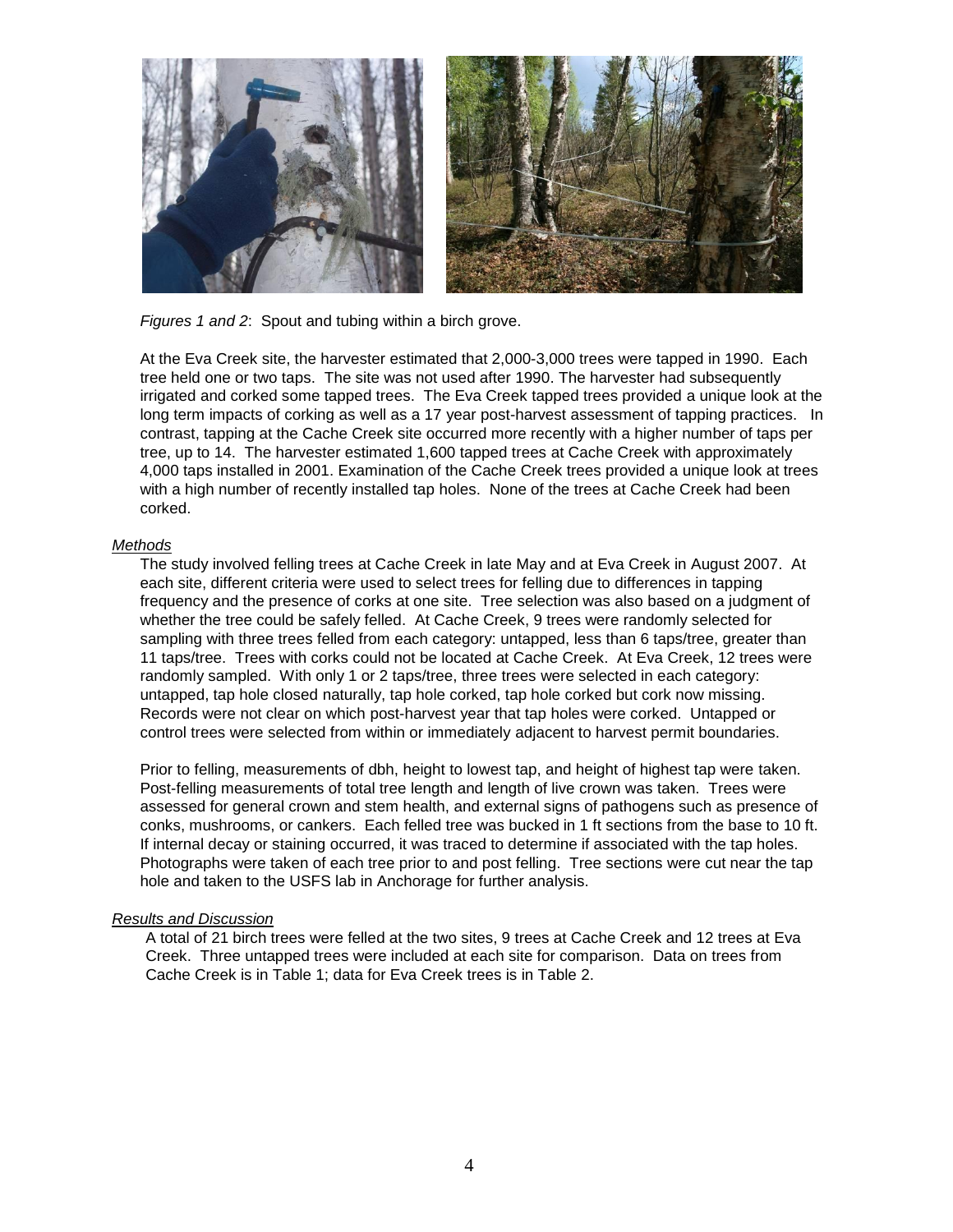|        |           |                     |                 |           | Tap Height (ft.) |                          |                |
|--------|-----------|---------------------|-----------------|-----------|------------------|--------------------------|----------------|
| Tree # | DBH (in.) | Live Crwn Ht. (ft.) | Total Ht. (ft.) | # of Taps | Lowest           |                          | <b>Highest</b> |
| 1      | 13.3      | 39.8                | 73.0            | 14        | 3.0              | $\overline{\phantom{a}}$ | 5.3            |
| 2      | 16.9      | 25.6                | 71.9            | 14        | 4.7              | ۰                        | 5.9            |
| 3      | 10.2      | 18.8                | 59.0            | 11        | 4.6              | $\overline{\phantom{a}}$ | 6.1            |
| 4      | 11.7      | 30.3                | 60.7            | 5         | 4.8              | $\overline{\phantom{a}}$ | 6.2            |
| 5      | 8.7       | 34.7                | 54.6            | 6         | 3.7              | ٠                        | 4.4            |
| 6      | 13.2      | 33.7                | 57.5            | 3         | 4.1              | $\overline{\phantom{a}}$ | 5.0            |
| 7      | 11.9      | 13.6                | 61.9            | 0         | n/a              |                          |                |
| 8      | 14.6      | 45.0                | 78.4            | 0         |                  | n/a                      |                |
| 9      | 13.4      | 31.7                | 64.6            |           | n/a              |                          |                |

Table 1. Data for trees at the Cache Creek site, initially tapped in 2001.

Table 2. Data for trees at the Eva Creek site; tapped one year, in 1990.

|          |               |           |                     |                 |                | Tap Height (ft.) |                |                |
|----------|---------------|-----------|---------------------|-----------------|----------------|------------------|----------------|----------------|
| Tree $#$ | Category*     | DBH (in.) | Live Crwn Ht. (ft.) | Total Ht. (ft.) | # of Taps      | Lowest           |                | <b>Highest</b> |
| 10       | C/no cork     | 9.0       | 19.5                | 72.7            |                | 4.4              |                | n/a            |
| 13       | C/no cork     | 13.9      | 23.6                | 72.0            | 2              | 3.2              | ٠              | 3.9            |
| 45       | C/no cork     | 11.9      | 33.0                | 72.0            |                | 4.2              |                | n/a            |
| 18       | $cork (+)$    | 10.2      | 45.0                | 75.0            | 2              | 2.5              | ۰              | 3.3            |
| 21       | $cork (+)$    | 11.7      | 43.0                | 72.6            | $\overline{2}$ | 2.7              | ۰.             | 3.0            |
| 35       | $\cot(k (+))$ | 8.2       | 19.5                | 61.0            |                | 3.3              |                | n/a            |
| 26       | $cork$ $(-)$  | 11.2      | 32.0                | 69.0            | 2              | 3.2              |                | 4.0            |
| 28       | $cork$ $(-)$  | 8.7       | 40.0                | 69.0            | 2              | 3.6              | $\blacksquare$ | 4.1            |
| 29       | $\cot(k (-))$ | 9.6       | 25.0                | 61.5            | 2              | 2.7              | ۰              | 4.7            |
| 52       | No tap        | 9.6       | 36.0                | 69.0            | 0              |                  | n/a            |                |
| 53       | No tap        | 11.2      | 28.0                | 73.0            | 0              |                  | n/a            |                |
| 54       | No tap        | 13.8      | 29.0                | 80.0            | 0              |                  | n/a            |                |

\*Categories were as follows: C/no cork = tap hole closed naturally, no cork was ever used; cork (+) = a cork was placed in the open tap hole post-tapping and remains in the tree; cork (-) = evidence that a cork was placed in the open tap hole post-tapping but as of 2007 cork is missing; No tap = tree was never tapped, control tree.

Regardless of the number of tap holes, years since tapping, or tap hole treatment, all tapped trees at both sites had sapwood red heart staining associated with every tap hole (Figure 3 and Figure 4). All taps could be readily distinguished and counted within a cross-sectional disk at 4.5 feet. The pattern of stain in the sapwood generally mimicked the length and shape of a tap hole, but was up to three times wider than the original  $5/16<sup>th</sup>$  inch tap hole. A higher number of tap holes in a tree resulted in a higher proportion of stained sapwood (Figure 3 and Figure 4).

Sapwood stain columns from the tap holes all ended within the first 10 foot log, averaging 6.3 feet in length in the Cache Creek trees and 6.6 feet in the Eva Creek trees. Red heart stain not associated with the tap holes did occur in the main heartwood column of all tapped trees. This stain apparently pre-dated the tapping operations. Untapped trees at both sites, used as controls, had some red heart stain in the heartwood (Figure 5 and Figure 6); however, no signs of red heart stain or wood decay occurred in the sapwood of the control trees. The control trees provided confirmation that while red heart stain typically occurs in the heartwood of older birch, the introduction of stain into the sapwood of tapped trees was due to the tap holes.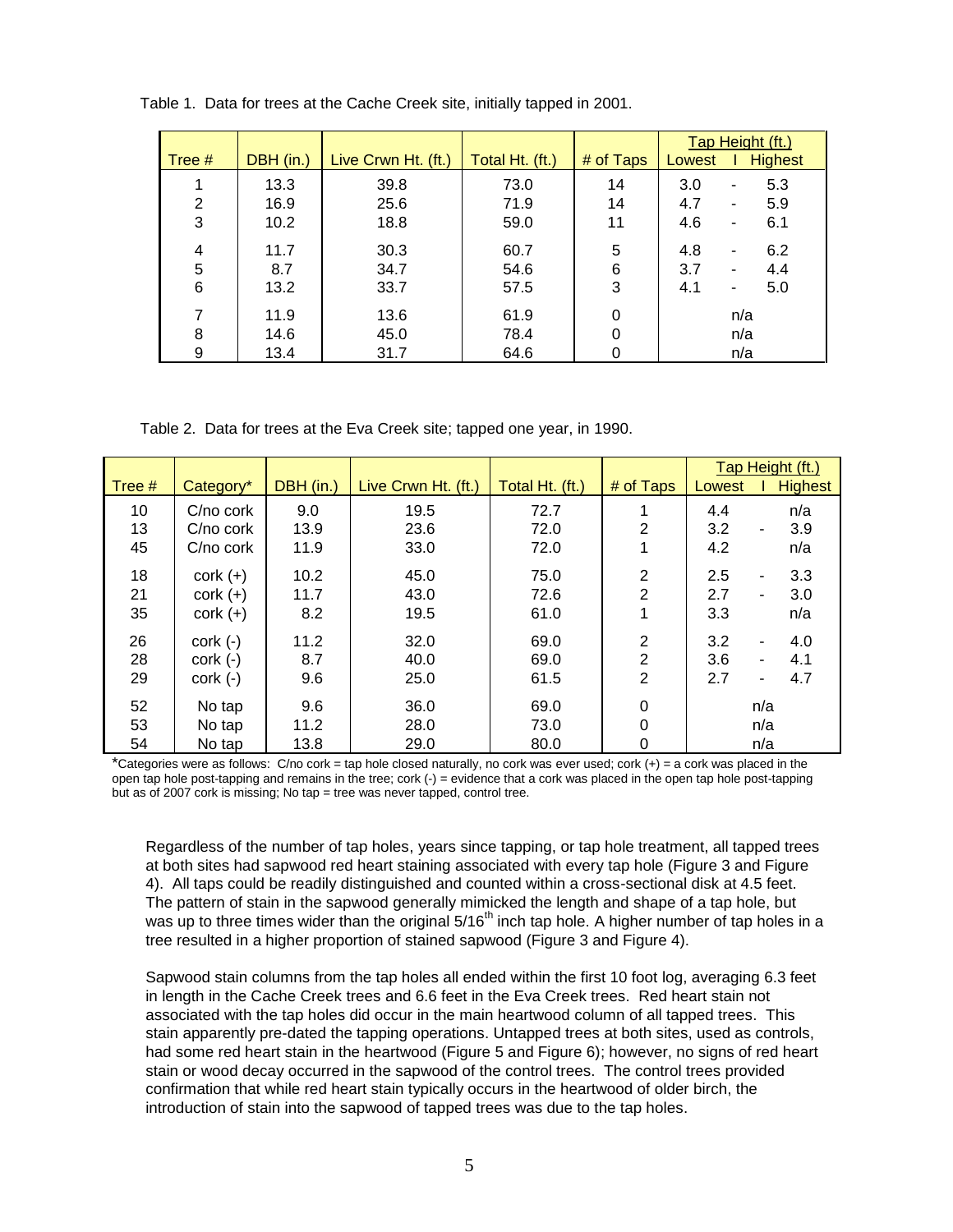

*Figure 3*: Cache Creek tree 1 with stain around all 14 tap holes.



*Figure 4*: Eva Creek tree 26 with stain associated with both tap holes.



*Figure 5*: Cache Creek tree 8, a control tree, lacked sapwood stain.



*Figure 6*: Eva Creek tree 53, a control tree, lacked sapwood stain.

Eva Creek trees, tapped 17 years ago, had decay associated with tap holes in 55% of the trees (5 of 9) (Figures 7 and 8). Decay columns associated with the tap holes averaged 2.8 ft in length. Decay was present in tap holes regardless of treatment - corked, missing a cork, or never corked. Decay was confined or compartmentalized within the red heart stain.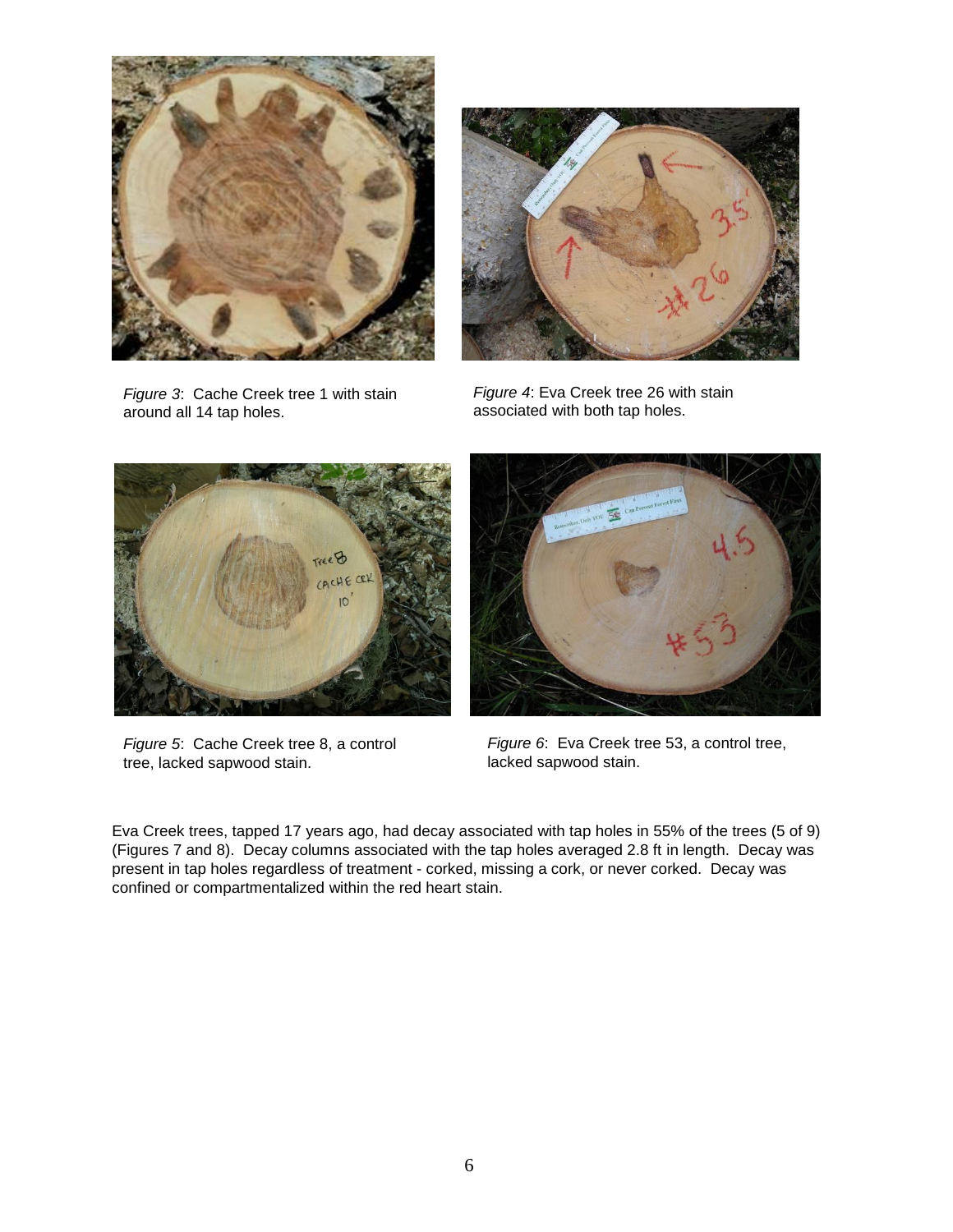

*Figures 7 and 8*: Stain and decay associated with tap holes in Eva Creek trees 10 and 21, cut at 4.5 ft.

In the Cache Creek trees, softened and decayed wood was present in the tap holes of 1/3 of the dissected trees tapped since 2001 (Figures 9 and 10). Additionally, each tree at Cache Creek had at least one or more stained tap holes with dark streaks and black discoloration, suggesting that decay organisms may have invaded some tap holes, though decay has not yet had time to develop. Pre-existing stem decay was present in most of the Cache Creek trees complicating the connection between decay entering the tap hole via spores or invading through the pre-existing column. Regardless of how the decay was introduced into the tap hole, the presence of decay in the sapwood potentially reduces the health and vigor of a tree.

Decay columns associated with the tap holes did not exceed 1 foot; pre-existing decay columns, however, typically exceeded 10 feet at Cache Creek. Stem analysis of the control trees indicated that none developed sapwood decay over the same time period.



*Figures 9 and 10.* Cross-sectional cuts at dbh for Trees 3 and 6 at Cache Creek. Decay was present at some tap holes (red arrows) in each of these trees.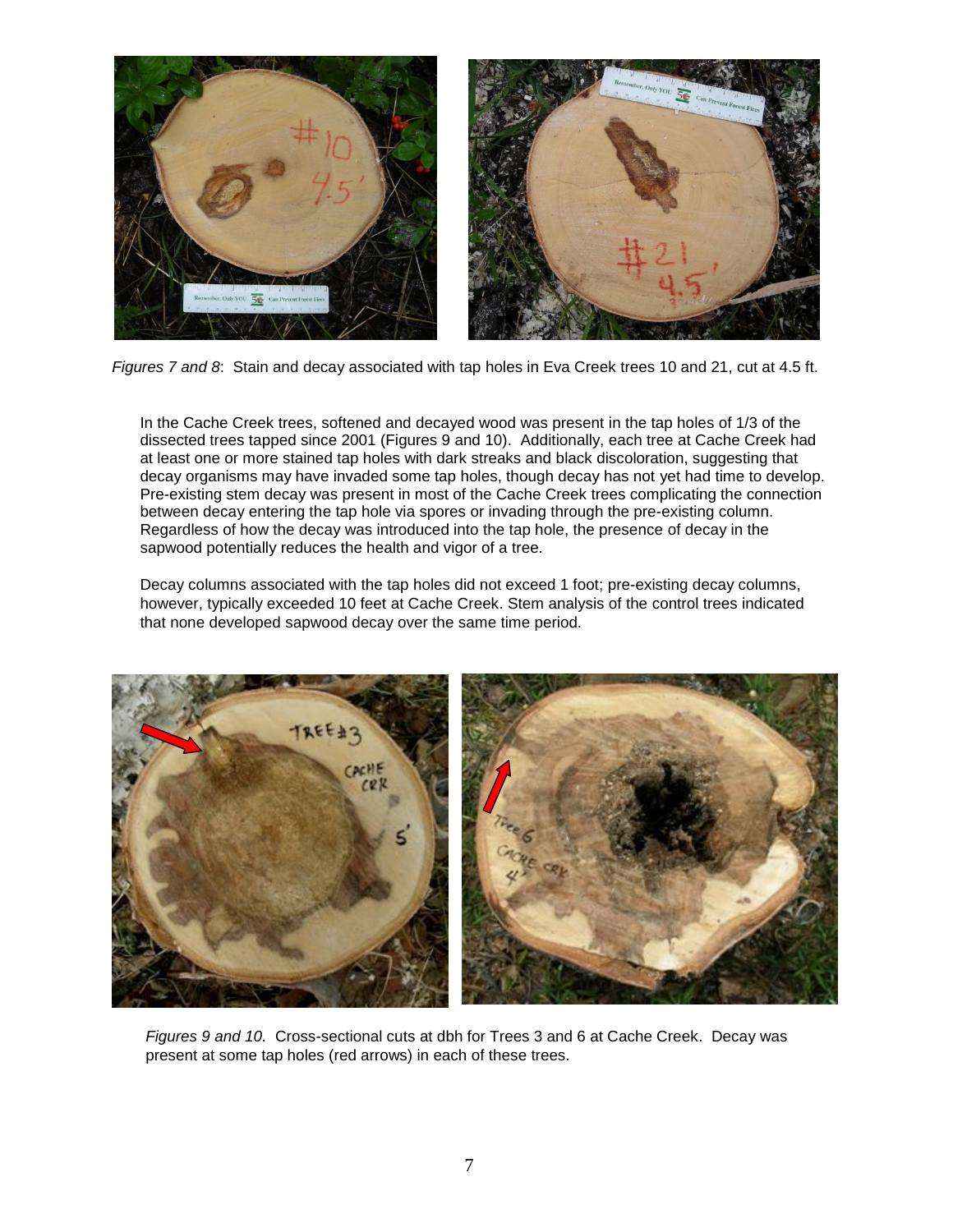Some trees at the Eva Creek site were corked or had spouts still in the trees since 1990. Many tap holes were difficult to locate 17 years post harvest because the trees had effectively closed the tap hole naturally (Figure 11). Trees that were corked at some time in the past 17 years were in various states of retaining or losing the cork (Figures 12 and 13). The presence of corks and imbedded spouts both inhibited the natural closing of the tap holes. Where corks had popped out, the wounds were re-opened to insects and decay organisms.





*Figures 11, 12, and 13*: From left to right, effectively closed tap hole that was never corked, cork half way protruding from the tree, cork deeply imbedded in the tree.

Several trees at the Eva Creek site developed the stem canker fungus *Nectria galligena* at corked tap holes or surrounding imbedded spouts (Figure 14). No signs of *N. galligena* were found associated with uncorked holes or tap holes that healed naturally at Eva Creek. To date, there are no signs of this fungus on the Cache Creek trees. *N. galligena* is a common canker fungus of birch in Alaska that readily invades wounds and dead branches. It results in cambial death and increased stem breakage at the infection site (Holsten et al. 2001). The ability of *N. galligena* to exploit the corked tap holes and old imbedded spouts is similar to that reported by Lorenz (1944). He found that nearly half of increment borer holes plugged with sterile dowls had *N. galligena*  cankers surrounding them.



*Figure 14:* The canker fungus *Nectria galligena* associated with a corked tap hole. Arrow points to the cork remnant. Dead flaring bark and concentric sapwood rings to the right of the cork are signs of invasion by this canker fungus.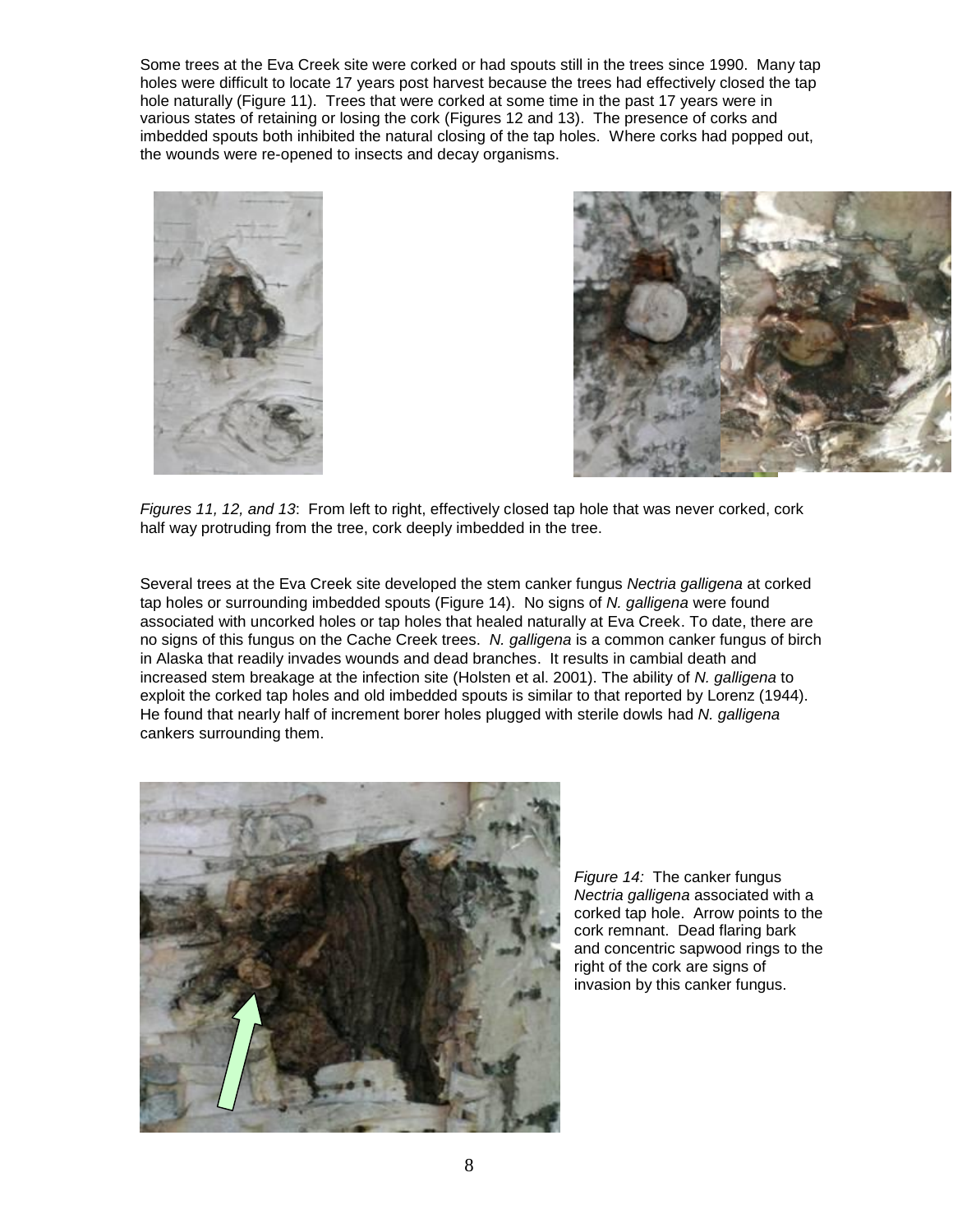Corking tap holes does not appear to be an effective means of inhibiting stain and decay or preventing infection by the canker fungus *N. galligena*. It is likely that the corks may be trapping fungal spores effectively providing an entrance court for fungi, rather than preventing their introduction. Corking thus appears to be an unnecessary, and perhaps harmful, treatment for tapped birch trees. We suggest that taps be removed in a timely manner after harvest operations to reduce the likelihood of canker fungi introduction.

Although our sample size in the pilot study was small, our findings were consistent within and between sites. A higher sample size may reveal additional stain and decay trends. Thus, we recommend more sampling to confirm our findings.

# **Review of ABSA Best Practices Guidelines**

Since the mid-1990's, the Alaska Birch Syrupmakers Association (ABSA) has recommended "Best Practices" that include guidelines and recommendations for tree tapping. The "Best Practices" have been modified slightly through the years, but have not been evaluated for their impact to or sustainability of the tapped birch tree resource. As of April 2007, the following guidelines were recommended by ABSA (Dulse Ben East, ABSA President, pers. comm., February 2008).

#### **Alaska Birch Syrupmakers' Association BEST PRACTICES For Producing Quality Birch Syrup**

Tree Tapping Guidelines and Recommendation

- 1. Time to tap varies by location; usually first part of April.
- 2. Tap holes:  $1 \frac{1}{2} 1 \frac{3}{4}$  deep, slight upward angle, using a  $5/16 7/16$  bit, depending on spout used.
- 3. Location of hole: 2-4 feet high, to the side of previous holes
- 4. Tap healthy trees; 8" dbh or larger
- 5. Do not tap trees that have ever had pesticides sprayed on or around.
- 6. One tap per tree.
- 7. Use plastic, nylon, or stainless steel spouts, or tubing supplies commercially available through local and maple syrup equipment suppliers.
- 8. Do not drive taps too deep wood can split causing leakage.<br>9. Sterilize taps before use.
- Sterilize taps before use.
- 10. Tap trees when the sap flow is continuous.
- 11. Tap trees only where access is good and equipment will not compromise ground cover. Minimize damage to trails during break-up.
- 12. Remove spouts at end of season; may spray hole with pure water. Cork tap holes upon removal with appropriate sized cork (available through local suppliers).

With the exception of corking the trees (guideline 12), the ABSA "Best Practices" appear to minimize tree wounding and allow trees to naturally heal after wounding. The "Best Practices" are generally similar to practices used in the former Soviet Union (Telishevskyj 1970, Tomchuk et al. 1973). The recommendations of shallow tap holes, tapping only healthy trees over 8 inches, and sterilizing taps prior to use should serve to keep the wound impact to a healthy tree at a minimum. We suggest that the definition of healthy trees be expanded to include those that lack dead tops, cracks, wounds, fire damage, or evidence of fungi.

The recommendation of one tap per tree (per year) is more conservative than is used in the former Soviet Union and in the maple syrup industry (Telishevskyj 1970, Houston et al. 1990). This seems appropriate since birch is less able to compartmentalize wounds than maple. Also, the pilot study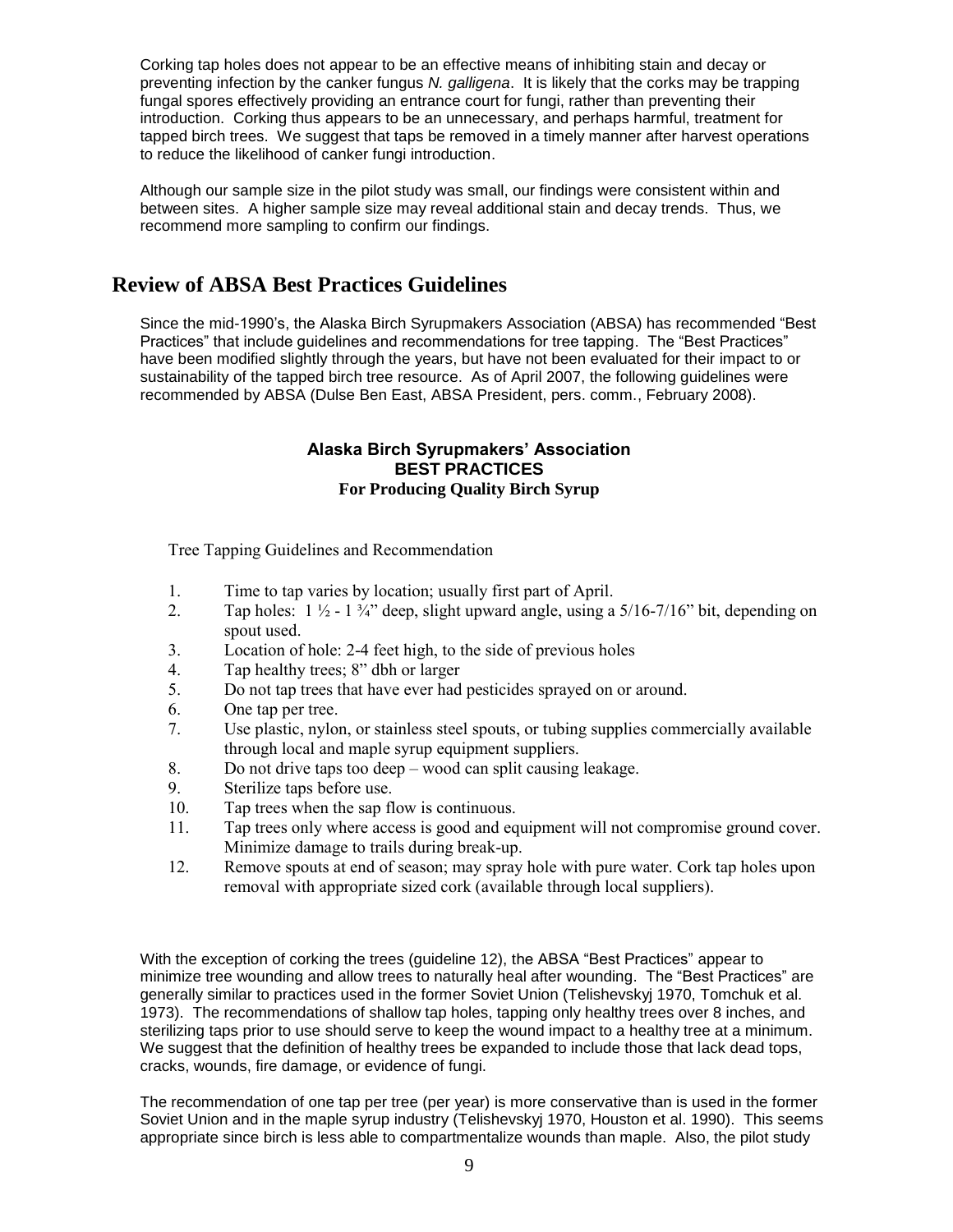indicated that stain readily develops associated with the tap holes, and decay organisms may invade. Limiting the number of taps to one per year will reduce the number of wounds and may increase the tree's ability to compartmentalize the wounded tissues, potentially reducing long term impacts.

Guideline 12 recommends corking tap holes upon removal of taps, however, this treatment is not supported by the pilot study. The cork treatment was not effective in preventing stain or decay in sampled trees. Corks inhibited the natural closing of the tap holes, may seal fungal spores within the tap hole, and were associated with the presence of a canker fungus, *Nectria galligena*. Thus, corking trees after sap harvest appears unnecessary and may even be harmful to birch trees. We recommend that the ABSA revise their guidelines to eliminate reference to corking. Tree tapping Guideline # 12 should read "Remove spouts at the end of **each** season; may spray hole with pure water".

### Sustainability of tapping practices

Tapping trees for sap harvest results in a wound. The pilot study indicated that stain consistently develops in association with the tap holes. Decay development is less consistent but modest decay columns occurred in approximately half of the sampled trees at the oldest tapping site. While stain in living trees does not compromise tree health, decay can. Wood decay alters both the chemical and physical properties of wood, resulting in loss of wood strength. Once initiated, decay columns continue to expand within a tree. Stem breakage commonly occurs in trees with extensive wood decay. Trees have a high rate of failure when less than 1/3 of the radius (or diameter) is sound (Harvey and Hessburg 1992).

The ABSA "Best Practices" appear to be reasonable and prudent guidelines to use for birch tapping operations in Alaska, with the exception of tree corking. The ABSA practices were used at the Eva Creek site and decay columns after one season of tapping were not substantial enough to compromise tree health. Extrapolating this information to multiple tapping years suggests that decay columns would continue to develop and expand within tapped trees.

Based on the current information, it is difficult to determine how many consecutive years that birch trees can be tapped using the ABSA "Best Practices" without compromising tree health. The State of Alaska Plant Materials Center and Division of Mining, Land and Water recently completed the document *Alaska Non-Timber Forest Products Harvest Manual for Commercial Harvest on State-Owned Lands* (Larsen et al. 2008) that pertains to harvesting on state lands. For birch sap harvesting they recommended using the ABSA "Best Practices" and specified that "Each tree may be tapped once a year for five years. After a two year recovery period, tapping for another 5-year period may resume. This cycle may be repeated three times for a total of 15 tapping seasons per tree in a 19-year period, after which the tree must be retired." We believe that this approach is reasonable provided the stands are carefully monitored. We suggest that evaluations and dissections are undertaken by the permitter on a sample of birch trees after each 5 year cycle to assess tree health and determine whether another tapping cycle is reasonable.

Land owners should recognize that the development of stain and decay in tapped trees may limit the use of these trees in the future for other purposes. We suggest that land owners carefully select stands for tapping operations where some degree of stain and decay is acceptable.

### **References**

Campbell, W.A ; Davidson, R.W. 1941. Red heart of paper birch. J.Forestry 39:63-65.

Harvey, R.D. Jr.; Hessburg, P.F. Sr. 1992. Long range planning for developed sites in the Pacific Northwest: the context of hazard tree management. USDA Forest Service, Pacific Northwest Region, FPM-TP039-92, Portland, OR. 120p.

Holsten, E.,;Hennon, P.; Trummer, L.; Schultz, M. 2001. Insects and diseases of Alaskan forests. USDA Forest Service, Alaska Region, R10-TP-87. 242p.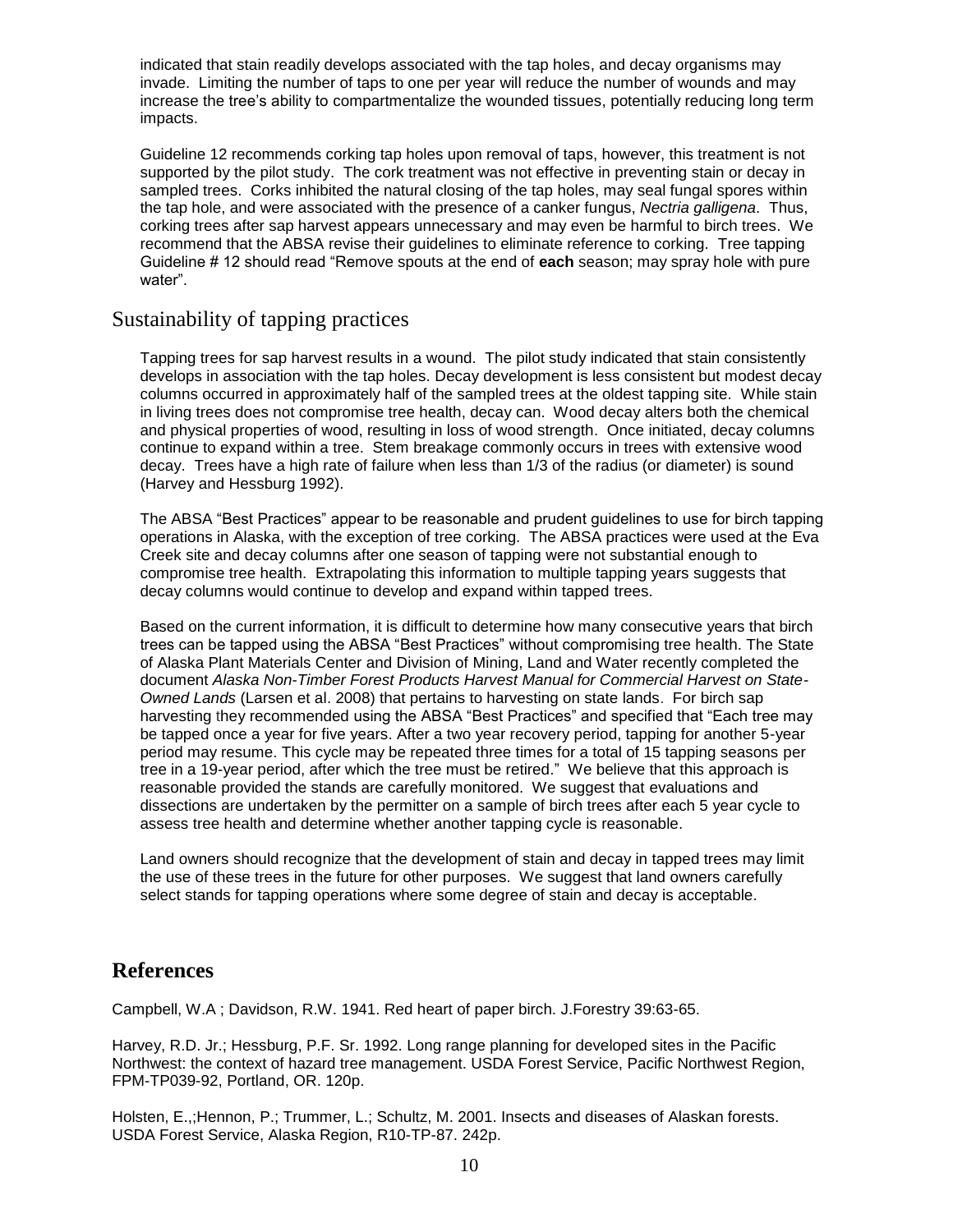Houston, D.R.; Allen, D.C.; Lachance, D. 1990. Sugarbush management: a guide to maintaining tree health. USDA Forest Service, Northeast Forest Experiment Station, Gen. Tech. Rep. NE-129, Radnor, PA. 55p.

Helfferich, D. 2003. Birch: white gold in the boreal forest. University of Alaska Fairbanks, Agroborealis Vol 35:4-12. http://www.uaf.edu/snras/afes/pubs/agro/index.html

Larsen, J.H.; Hunt,P.; Ross,D.. 2008. Alaska non-timber forest products harvest manual for commercial harvest on state-owned lands. Alaska Department of Natural Resources, Division of Agriculture, Plant Materials Center, Palmer, AK. 41p.

http://www.dnr.state.ak.us/ag/PMCwebsite/PMCPublications/84HarvestManual2008.pdf

Lorenz, R.C. 1944. Discoloration and decay resulting from increment borings in hardwoods. J. Forestry 42: 37-43.

Ministry of Agriculture, Food and Rural Affairs. 2008. Maple Production Agriphone for Feb 28, 2006, 2008. Ontario, Canada.

http://apps.omafra.gov.on.ca/scripts/english/crops/agriphone/article.asp?ID=1216

Nevill, R.J. 1997. A review of tree wounding. Canadian Forestry Service, Pacific Forestry Center, Technology Transfer Note No. 3, September 1997. 4p.

Telishevskyj, D. 1970. Collection and use of birch sap. Lesnoe Khazyaistvo 6: 80-82.

Tomchuk, R.I.; Koroliak,I.S.; Fedchuk, N.F.; Kyba,Y.G., 1973. Use of birch sap in the food industry. Lesnoe Khazyaistvo 5:16-18.

Siegle, H. 1967. Microbiological aspects of heartwood stain in *Betula papyrifera* Marsh. Canadian J. Botany 45:147-154.

Shigo, A.L.; Marx, H.G. 1977. Compartmentalization of decay in trees. USDA Forest Service, Agriculture Information Bulletin No. 405. 73p.

Shigo, A.L.; Larson, E.vH. 1969. A photoguide to the patterns of discoloration and decay in living northern hardwood trees. USDA Forest Service, Northeast Forest Experiment Station, Research Paper NE-127, Upper Darby, PA. 100p.

Walters, R.S.; Shigo, A.L. 1978. Tapholes in sugar maples: what happens to the tree. USDA Forest Service, Northeast Forest Experiment Station, General Technical Report NE-47, Broomall, PA. 12p.

### **Acknowledgements**

We thank Melissa Head, Alaska Department of Natural Resources, Division of Mining Land and Water (DMLW) for pictures and project permits, Megan Boldenow, formerly with Alaska Department of Natural Resources, DMLW, for pictures and site histories, and Marcie Menefee, Mental Health Land Trust, for project permits. We also thank Kimberley Maher for translated literature, pictures, and field assistance at Eva Creek. All pictures were taken by the authors or Kimberly Maher, except for Figures 1 and 2 which were taken by Megan Boldenow.